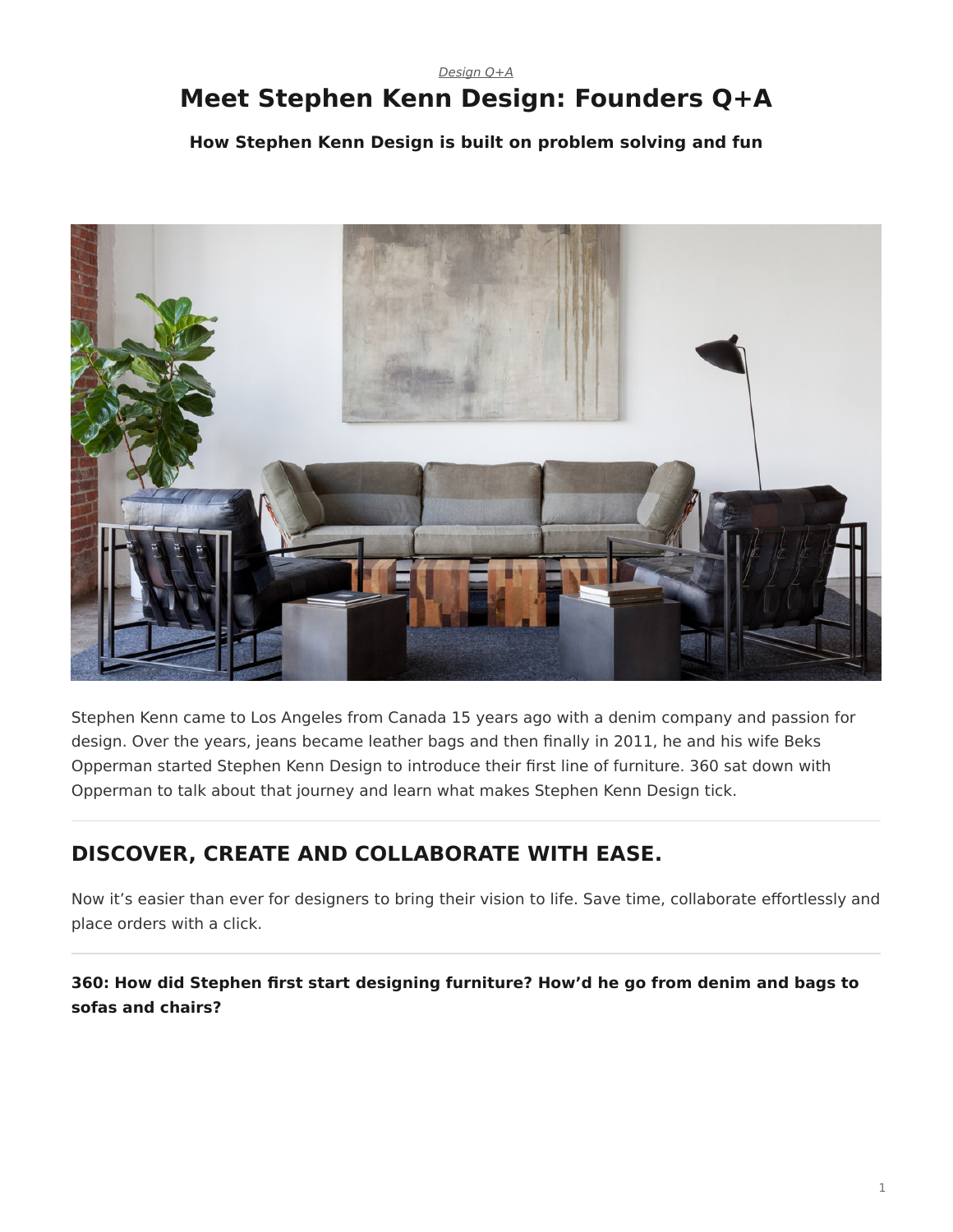**BEKS OPPERMAN:** Stephen is interesting. He's very much a designer. But I wouldn't say he's the classic "maker." He enjoys making things, sure, but the fun part for him is the new idea, then the problem solving, and then figuring out how to make it a good idea. Originally, it was jeans. He started a denim company with his friends because they were into making their own t-shirts. They were 20 and making jeans seemed like the obvious next thing. The initial bit for him was learning – this was back in 2000 when really distressed jeans were cool – and they were mixing dyes and bleaches. Tearing things apart and putting them back together. I think that's still design for him: that first big idea, that first flash of creativity. Then, he really likes the learning, refining and making it great. But once he's got to that point, he moves on in his mind. So, in that sense it was very natural for him to switch categories. Because he'll get interested in something and be like… "How can I get creative with those restrictions whether it's with a sewing machine and panels of denim or something else?"

He actually had two different denim companies, both of which he sold to investors. He'd stay for a while and eventually move on. The bags happened in 2008 after his last denim company lost all its funding because of the financial crisis. He was on unemployment and just started making bags. He already knew how to sew. He had all this vintage military material and one day he just decided "I'm going to make myself a bag." Again, he got really into it – designing, experimenting and eventually selling bags. Before long, it was real company. But he didn't want to run the business so he sold it to an investor – I don't know if you're seeing the pattern here.

### **360: How did he get into furniture? How did you get involved?**

**BO:** After a couple of years, the bag thing was starting to feel like it wasn't right. I was working at a hospital as a respiratory therapist. We had been married for about two years. We'd recently moved into a loft and he was like, "We need cool industrial furniture and I want to make it." So, he took apart a couple of pieces of vintage furniture – a sofa and a big stuffy armchair apart to see how they were put together. And that's what got him. He had a friend who was a welder who taught him to weld so he could make the first frame. He already knew how to sew so he could make the upholstery. And he made us a sofa for our loft and that just got him kind of hooked into the category. So, when the bag company was feeling uncomfortable, he was like "I think we can do this. Let's make this same design, but let's also do a chair and chaise lounge." This time around, I said, "Look I'm pretty left-brained. I've got a pretty good schedule at the hospital. What if I figure out the business side and then you don't have to worry about finding an investor? Then maybe we can grow it as slow as we want." We spent our savings on building a website, and that was it. That was six-and-a-half years ago.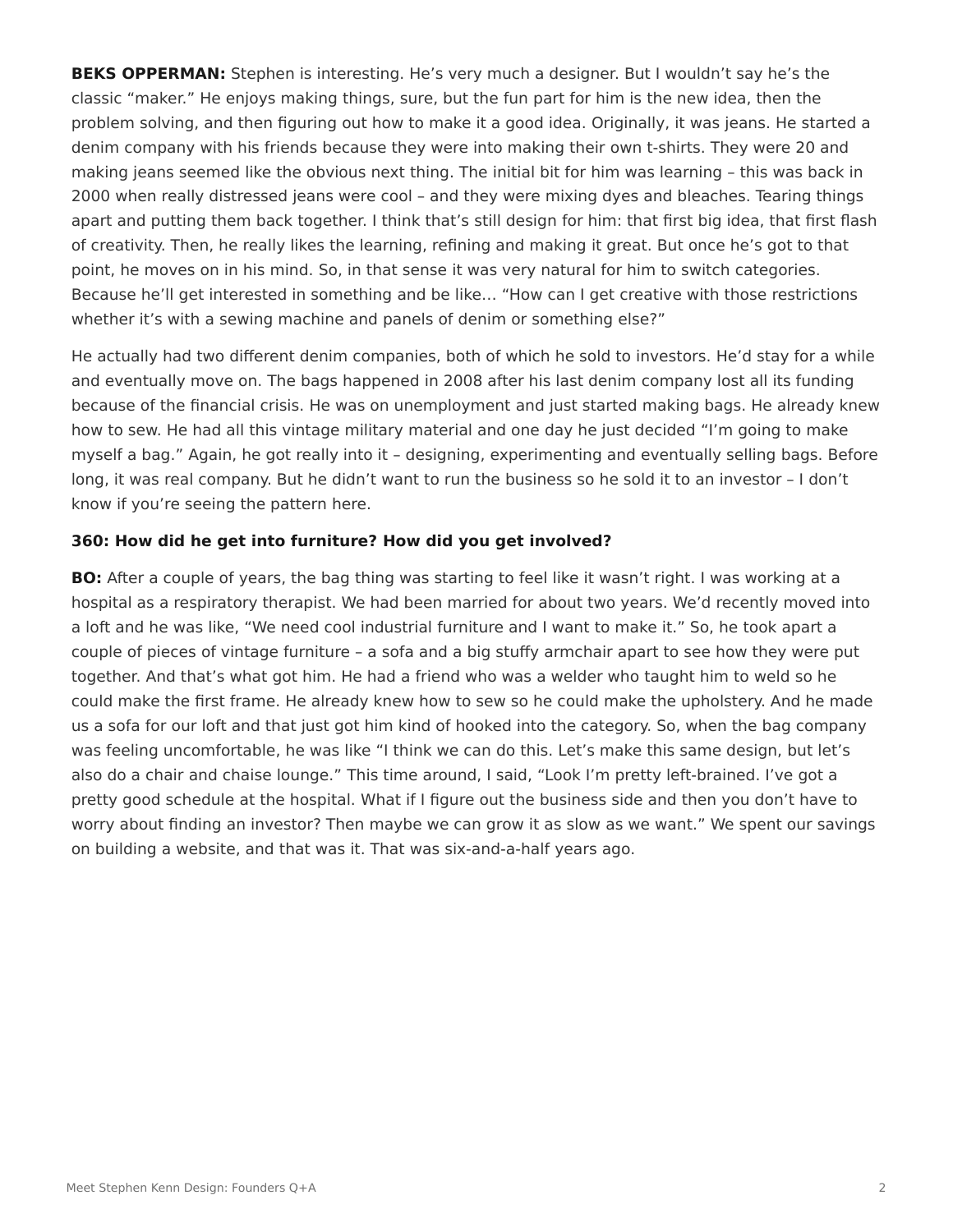

**360:** Can you share how you guys think about materials and sustainability? It seems like that's an important part of your story.

**BO:** Yeah, that is really important to us. Sometimes people say things like, "Oh, you're a recycled furniture company." We're not that. We use a lot of new materials. But it's true our first collection – and really the only material we offered for the first two years – was made with vintage military canvas. We both just loved that material. It was hardy. Every piece was unique; sometimes there was like a soldier's name scrawled on it or a unit number. We had access to this huge supply of it here in LA, so it made sense. From day one – and Stephen and I have always seen eye-to-eye on this – we had this philosophy of buying less but buying better. In a sense, it's practicing sustainability through repair. Not buying the cheap thing knowing it'll only last a year and then you'll need another. We try to be really thoughtful about what we're buying and what we bring into our home. Trying to do as much repair as we can. And we do that with everything we make. We say we want to create products worthy of repair.

We have a leather bag collection because Stephen still loves bags. We purposely don't put a lining in because that's the thing that wears out in a leather bag. That's the thing that makes you think, "Oh this bag is gross and old." When leather gets stained and beat up, you love it. It tells a story and looks amazing. But when the liner gets torn up you think, "I need a new bag." So, to avoid that, we stained the inside of the bag to give it an interesting look, but there's no lining, it's just leather. It's kind of built-in sustainability. We want a bag that you can carry for a decade. We feel the same about everything we make.

#### **360: How important is Los Angeles to you guys as a company?**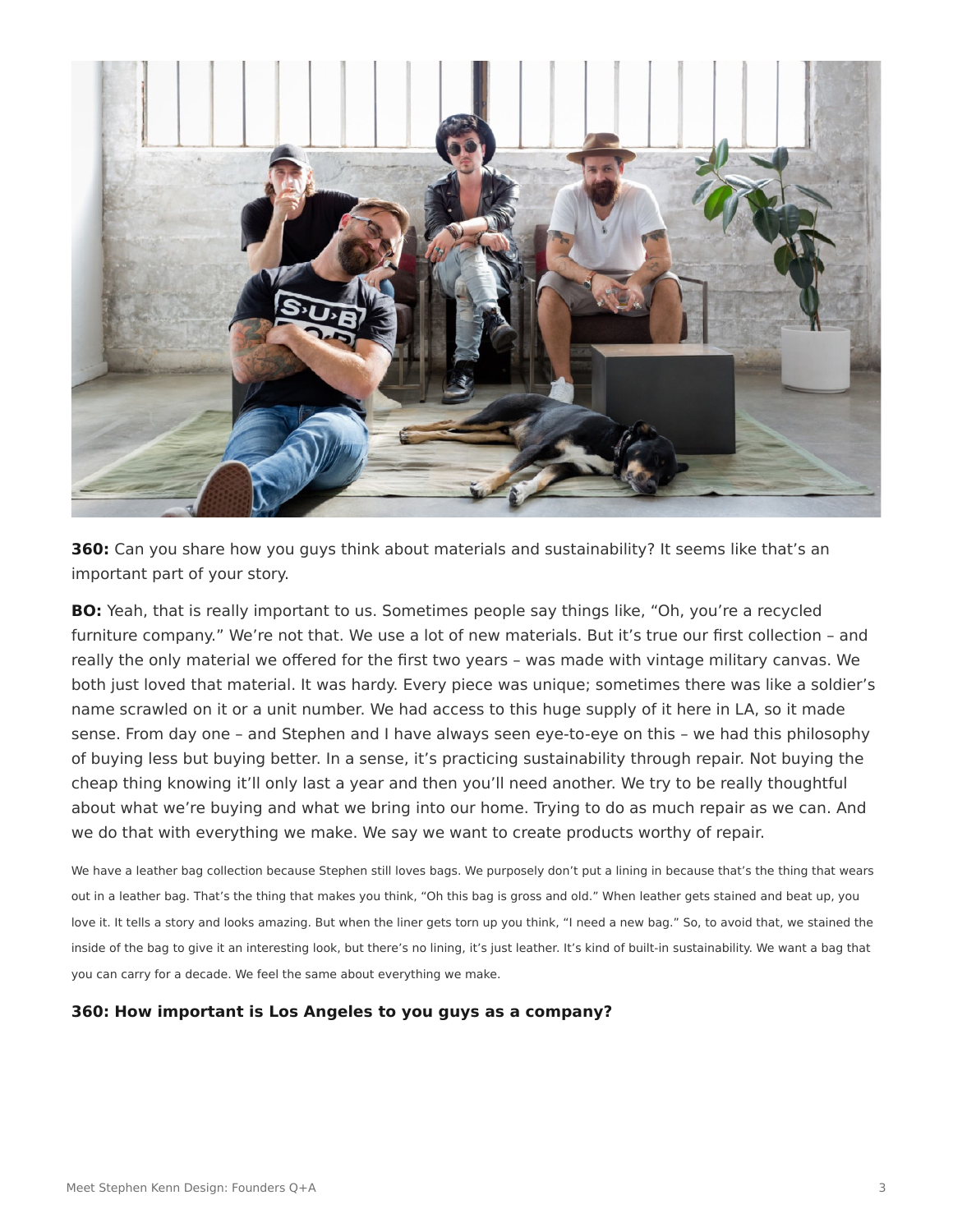**BO:** Honestly, it'd be hard to do our company anywhere else. So much of who we are is this place where we live. You can make something here on a small scale. There are so many people in this city who will make things for you – who will make all the elements or teach you how to make them. It's not the kind of thing where you have a sample price and you have a minimum order of 500 or something. In most manufacturing cities, that's how it works. Here, you can just go down the street and find a welder. One of our current welders was making security gates – he had Starbucks as a client. Steve went in there with a drawing and just asked, "What do you think? Can you do this?" And the guy was just "Yeah, man." It's essentially like you have a team that is willing to do sampling for you, but they're all over the city and there are hundreds of them. We have a bunch of upholstery contractors and fabricators and welders and finishing houses and sandblasters. There are so many resources here. It allowed our company to start with really small orders. It's the reason we've been able to start small and invest a little bit at a time.

**360:** That's really interesting and maybe a little bit unexpected.

**BO:** Yeah, from the manufacturing side, L.A. has been a dream. And it's still so fun. We just met someone who is a glassblower, and he wants to start working with artists. And now Stephen is like, "Maybe we'll do a lighting collection. We can work with this glassblower. We'll work with the LED person." You meet people who are doing something and it makes you imagine what you could create with them. It's fun. It feels like there is a lot of possibilities here. And the design community has been so welcoming. We try to add to that by opening up our space and having it be a place where people can come hang out, learn and talk about design. We try to share as many resources as possible. We're not scarcity mentality people. We're abundance mentality people. I think that's an L.A. thing. There's more than enough to go around and we've yet to be proven wrong about that. It's all part of this place feeling like so much is possible.

## **EXPLORE STEPHEN KENN**

Discover how Stephen Kenn creates innovative pieces using unique materials.

| +About Steelcase |
|------------------|
| +Customer Care   |
| +Legal Notices   |
| +Connect With Us |
| +Contact Us      |